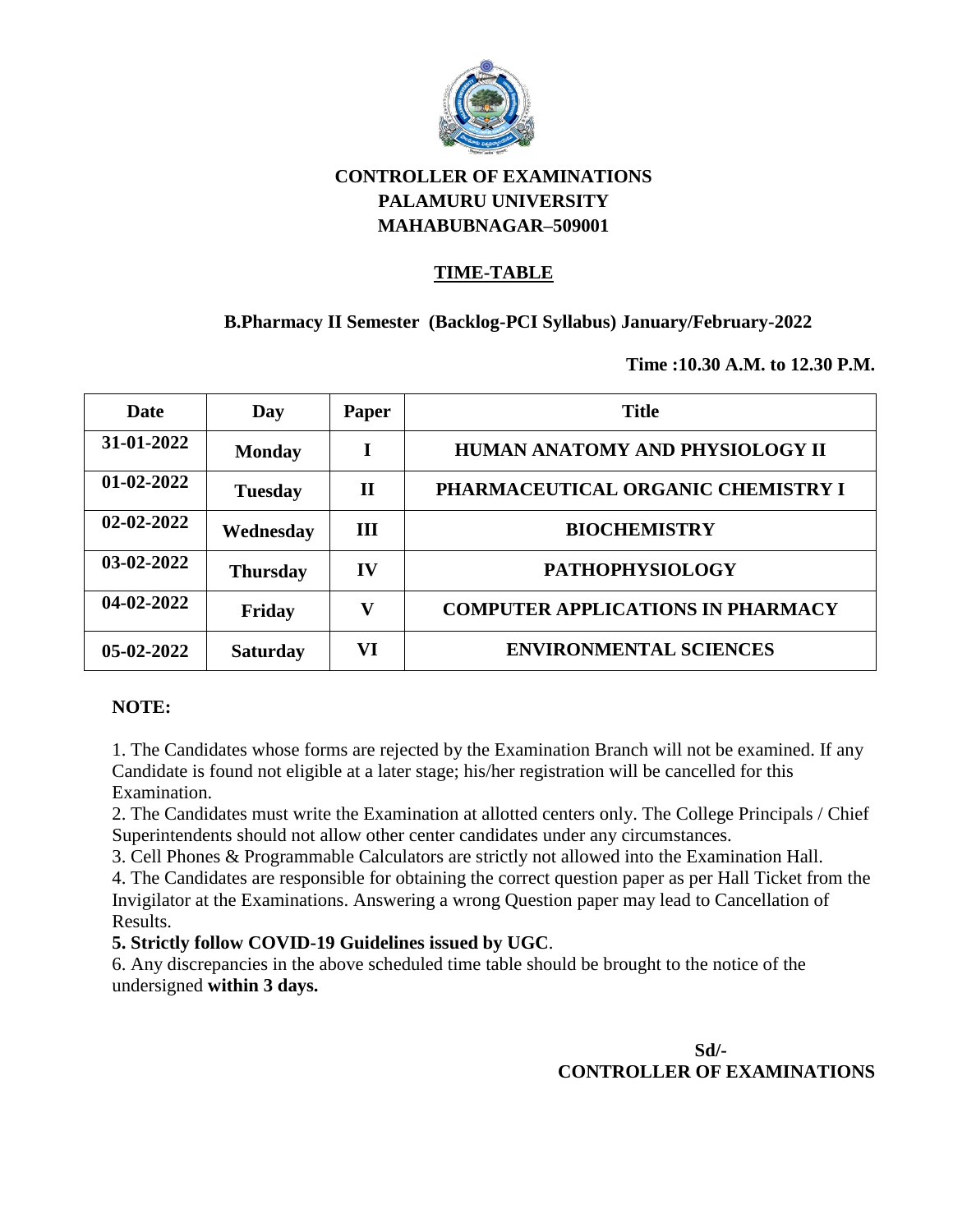

### **TIME-TABLE**

## **B.Pharmacy IV Semester (Backlog-PCI Syllabus) January/February-2022**

**Time: 2:30 P.M. to 4:30 P.M**

| Date             | Day             | <b>Paper</b> | <b>Title</b>                         |
|------------------|-----------------|--------------|--------------------------------------|
| $07 - 02 - 2022$ | <b>Monday</b>   |              | PHARMACEUTICAL ORGANIC CHEMISTRY III |
| 08-02-2022       | <b>Tuesday</b>  | $\mathbf{I}$ | <b>MEDICINAL CHEMISTRY I</b>         |
| $09-02-2022$     | Wednesday       | Ш            | PHYSICAL PHARMACEUTICS II            |
| 10-02-2022       | <b>Thursday</b> | $\bf{IV}$    | PHARMACOLOGY I                       |
| 11-02-2022       | Friday          | v            | PHARMACOGNOSY AND PHYTOCHEMISTRY I   |

#### **NOTE:**

1. The Candidates whose forms are rejected by the Examination Branch will not be examined. If any Candidate is found not eligible at a later stage, his/her registration will be cancelled for this Examination.

2. The Candidates must write the Examination at allotted centers only. The College Principals / Chief Superintendents should not allow other center candidates under any circumstances.

3. Cell Phones & Programmable Calculators are strictly not allowed into the Examination Hall.

4. The Candidates are responsible for obtaining the correct question paper as per Hall Ticket from the Invigilator at the Examinations. Answering a wrong Question paper may lead to Cancellation of Results.

### **5. Strictly follow COVID-19 Guidelines issued by UGC**.

6. Any discrepancies in the above scheduled time table should be brought to the notice of the undersigned **within 3 days.**

> **Sd/- CONTROLLER OF EXAMINATIONS**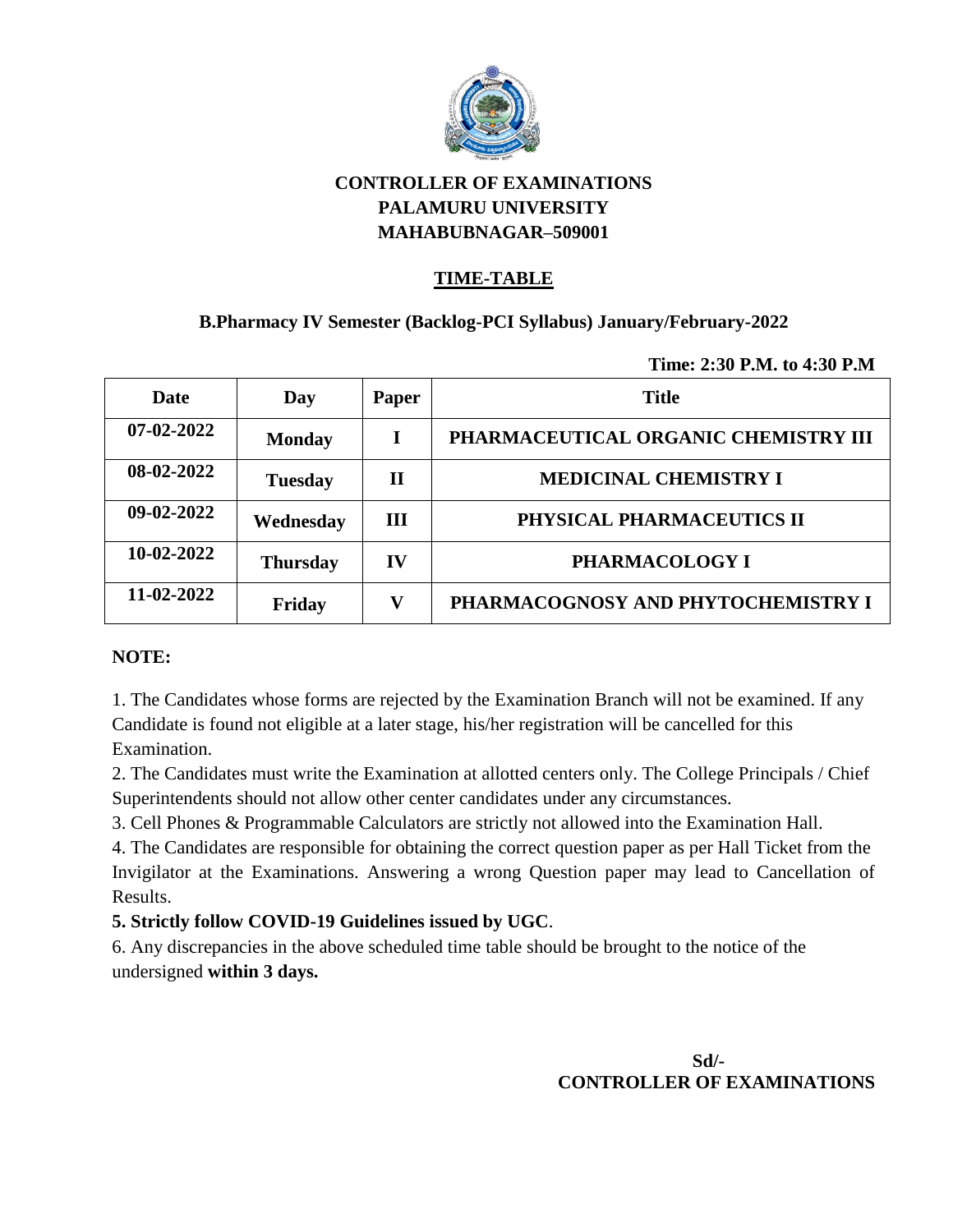

## **TIME-TABLE**

## **B.Pharmacy VI Semester (Backlog-PCI Syllabus) January/February-2022**

**Time: 2:30 P.M. to 4:30 P.M**

| <b>Date</b>      | Day             | <b>Paper</b> | <b>Title</b>                                           |
|------------------|-----------------|--------------|--------------------------------------------------------|
| 31-01-2022       | <b>Monday</b>   | T            | <b>MEDICINAL CHEMISTRY-III</b>                         |
| 01-02-2022       | <b>Tuesday</b>  | П            | PHARMACOLOGY-III                                       |
| $02 - 02 - 2022$ | Wednesday       | <b>III</b>   | <b>HERBAL DRUG TECHNOLOGY</b>                          |
| $03-02-2022$     | <b>Thursday</b> | IV           | <b>BIOPHARMACEUTICS AND</b><br><b>PHARMACOKINETICS</b> |
| $04 - 02 - 2022$ | Friday          | V            | PHARMACEUTICAL BIOTECHNOLOGY                           |
| $05-02-2022$     | <b>Saturday</b> | VI           | PHARMACEUTICAL QUALITY ASSURANCE                       |

#### **NOTE:**

1. The Candidates whose forms are rejected by the Examination Branch will not be examined. If any Candidate is found not eligible at a later stage; his/her registration will be cancelled for this Examination.

2. The Candidates must write the Examination at allotted centers only. The College Principals / Chief Superintendents should not allow other center candidates under any circumstances.

3. Cell Phones & Programmable Calculators are strictly not allowed into the Examination Hall.

4. The Candidates are responsible for obtaining the correct question paper as per Hall Ticket from the Invigilator at the Examinations. Answering a wrong Question paper may lead to Cancellation of Results.

### **5. Strictly follow COVID-19 Guidelines issued by UGC**.

6. Any discrepancies in the above scheduled time table should be brought to the notice of the undersigned **within 3 days.**

> **Sd/- CONTROLLER OF EXAMINATIONS**